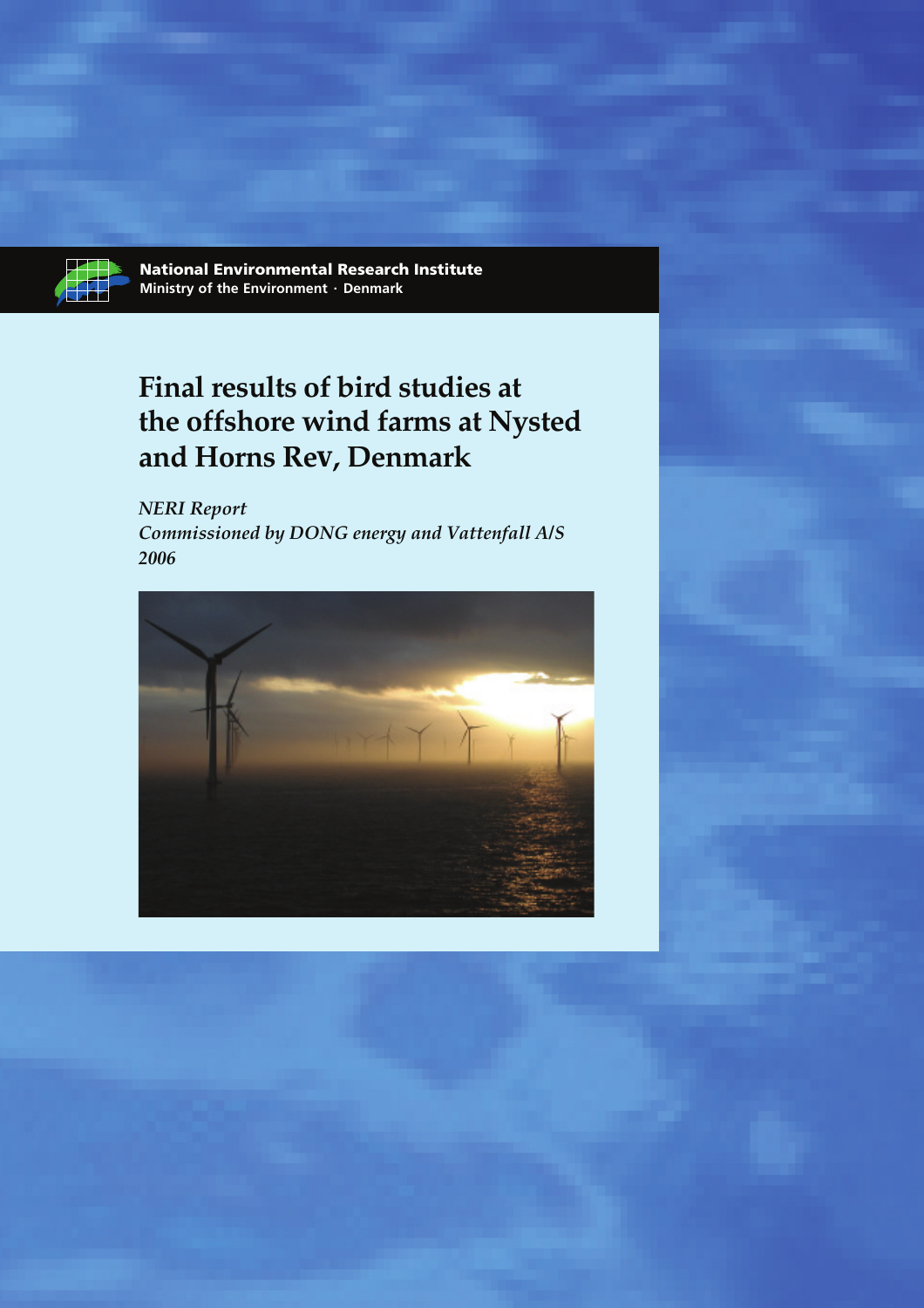## **Summary**

This report presents data on monitoring investigations of birds carried out during 1999-2005 in relation to the construction of the world's first two large offshore wind farms at Horns Rev and Nysted in Denmark. We consider the hazards turbines posed to birds and the physical and ecological effects that these cause. We propose a series of hypotheses relating to these effects on birds at the two sites, testing to see if birds do indeed show reactions to the turbines once erected, relative to their "unaffected" behaviour we monitored during pre-construction baseline studies. In this way, the effects of the construction of the wind farms at sea could be predicted from our hypotheses and validated by post construction monitoring and data collection which was a condition of planning permission for the Danish projects. Throughout, we have restricted our studies primarily to waterbirds, because these are the species that exploit the offshore environment in general and the two study areas in particular, because Denmark has a special responsibility for the maintenance of their populations and the habitat that they use and because long lived birds with relatively low annual breeding success (which include many waterbirds) are those most susceptible to additional mortality. This does not mean that other species (such as many bird of prey and short-lived land birds that pass through the areas on migration) are not important, but their study was generally beyond the scope of these investigations.

In general terms, the potential effects of the construction of a wind farm on birds were considered to arise from three major processes:

- 1. A behavioural element caused by birds avoiding the vicinity of the turbines as a behavioural response to a visual (or other) stimulus. This can have two effects:
	- a barrier effect affecting bird movement patterns, potentially increasing costs
	- the displacement of birds from favoured distribution, equivalent to habitat loss
- 2. Physical changes due to construction (physical habitat loss, modification to bottom flora and fauna and creation of novel habitats, e.g. for resting on the static superstructure).
- 3. A direct demographic element resulting from physical collision with the superstructure (mortality).

We investigated each of these elements at both wind farms collecting data prior to and post construction as outlined under the following headings.

1a) At Horns Rev and Nysted, the barrier effect was studied by mapped bird migration routes combining radar techniques by day and night with specific species identification during daylight hours using telescopes. Radar tracks were entered to a GIS platform to compare the base-line with subsequent postconstruction monitoring results. Emphasis was placed upon three key variables:

- I. the orientation of migration routes for waterbirds and terrestrial species to measure potential avoidance responses and response distances,
- II. the probability that waterbirds will pass through the wind farm area to measure waterbird responses to the entire wind farm,
- III. migration intensity, measured by the number of bird flocks that pass into the wind farm area, to measure the effect of avoidance responses on the volume of migration within the wind farm area post construction.

Comparisons of these key variables between individual base-line years were undertaken by controlling for various factors such as weather conditions, season and time of day using multi-factor analysis of variance (ANOVA) and regression analyses.

Results showed birds generally avoided Horns Rev and Nysted wind farms, although responses were highly species specific. Some species (e.g. divers and Gannets) were almost never seen flying between turbines, others rarely (e.g. Common Scoter) whilst others showed little avoidance behaviour (e.g. Cormorants and gulls). Overall, at Horns Rev, 71-86% of all bird flocks heading for the wind farm at 1.5-2 km distance avoided entering into the wind farm between the turbine rows patterns confirmed at Nysted (78%), predominantly amongst waterbirds. There was considerable movement of birds along the periphery of both wind farms, as birds preferentially flew around rather than between the turbines. Such avoidance was calculated to add an additional period of flight equivalent to an extra 0.5-0.7% on normal migration costs of Eiders migrating through Nysted. Changes in flight direction tended to occur closer to the wind farm by night than day at both sites, but avoidance rates remained high in darkness, when it was also shown birds tend to fly higher. Few data on avoidance behaviours were available during conditions of poor visibility, because intense migration generally slows and ceases during such conditions.

1b) Comparison of pre- and post construction aerial surveys of waterbird abundance and distribution in and around the two Danish offshore wind farms generally showed that they avoided the turbines (at least during the three years following construction), although responses were highly species specific. Divers at Horns Rev showed complete avoidance of the wind farm area during the three years post construction period, despite being present in average densities prior to construction. Common Scoter were absent from Horns Rev pre-construction, but occurred in large numbers in the vicinity of the wind farm, but were almost never seen within the turbines despite up to 381,000 in the general area. Terns and auks also occurred in the area but were almost never seen within